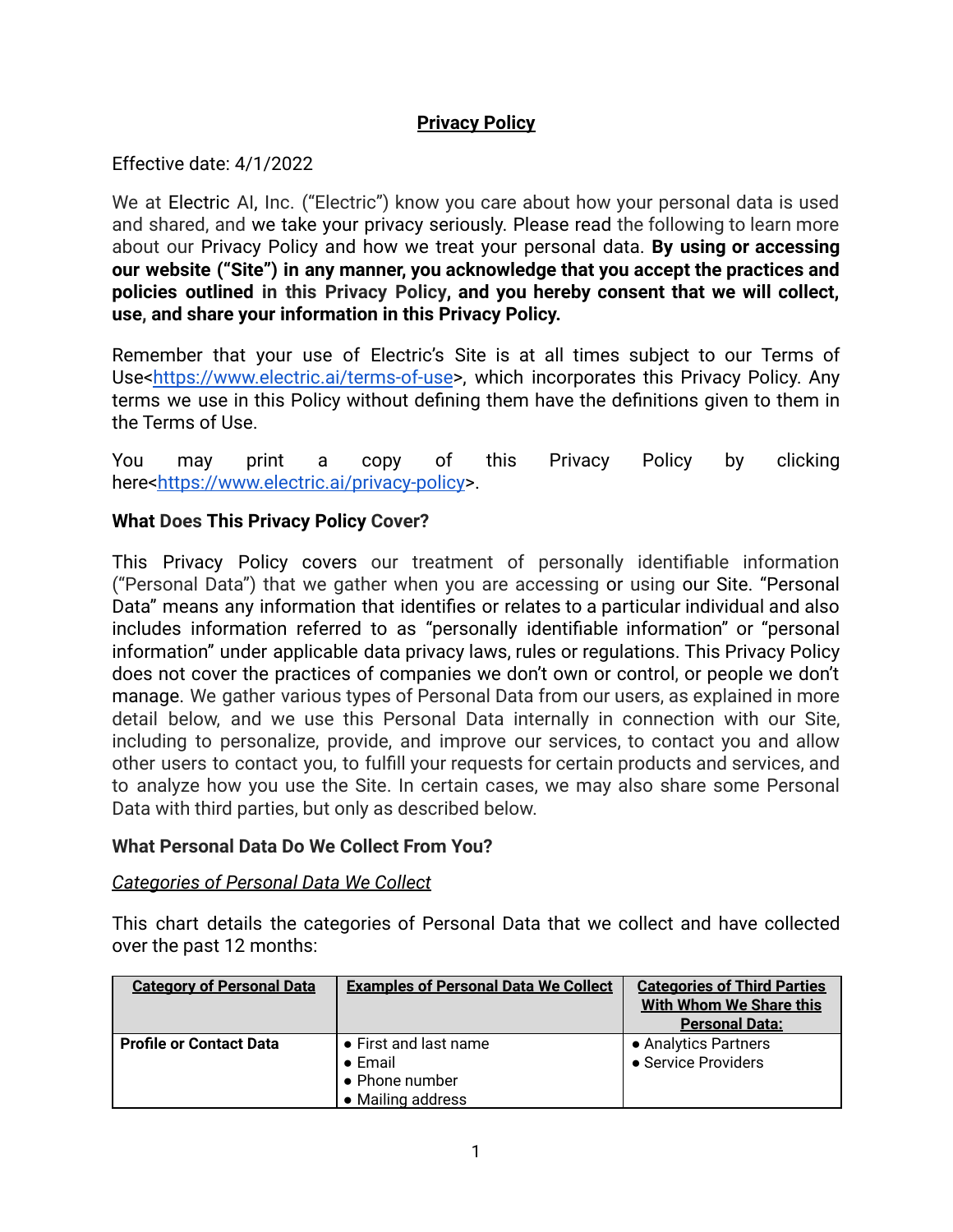| <b>Device/IP Data</b>            | • IP address<br>• Device ID<br>• Domain server<br>• Type of device/operating<br>system/browser used to access the<br>Site | • Advertising Partners<br>• Service Providers  |
|----------------------------------|---------------------------------------------------------------------------------------------------------------------------|------------------------------------------------|
| <b>Web Analytics</b>             | • Web page interactions<br>• Referring webpage/source through<br>which you accessed the Site                              | • Advertising Partners<br>• Analytics Partners |
| <b>Social Network Data</b>       | $\bullet$ Email<br>• Phone number                                                                                         | • Advertising Partners                         |
| <b>Consumer Demographic Data</b> | • Age / date of birth<br>$\bullet$ Gender                                                                                 | • Analytics Partners                           |
| <b>Geolocation Data</b>          | • IP-address-based location<br>information                                                                                | • Analytics Partners                           |

## *Categories of Sources of Personal Data*

We collect Personal Data about you when you provide such information directly to us, when third parties such as our business partners or service providers provide us with Personal Data about you, or when Personal Data about you is automatically collected in connection with your use of our Site.

- **● You**
	- o When you provide such information directly to us.
		- Whenever you interact with our Site, we automatically receive and record information on our server logs from your browser or device, which may include your IP address, geolocation data, device identification, "cookie" information, the type of browser and/or device you're using to access our Site, and the page or feature you requested. "Cookies" are identifiers we transfer to your browser or device that allow us to recognize your browser or device and tell us how and when pages and features in our Site are visited and by how many people. You may be able to change the preferences on your browser or device to prevent or limit your device's acceptance of cookies, but this may prevent you from taking advantage of some of our features.
		- We receive and store any information you knowingly provide to us. For example, if you submit a form through the "Contact Us" page, we will collect Personal Data such as your name, email address, phone number, and the company for whom you are requesting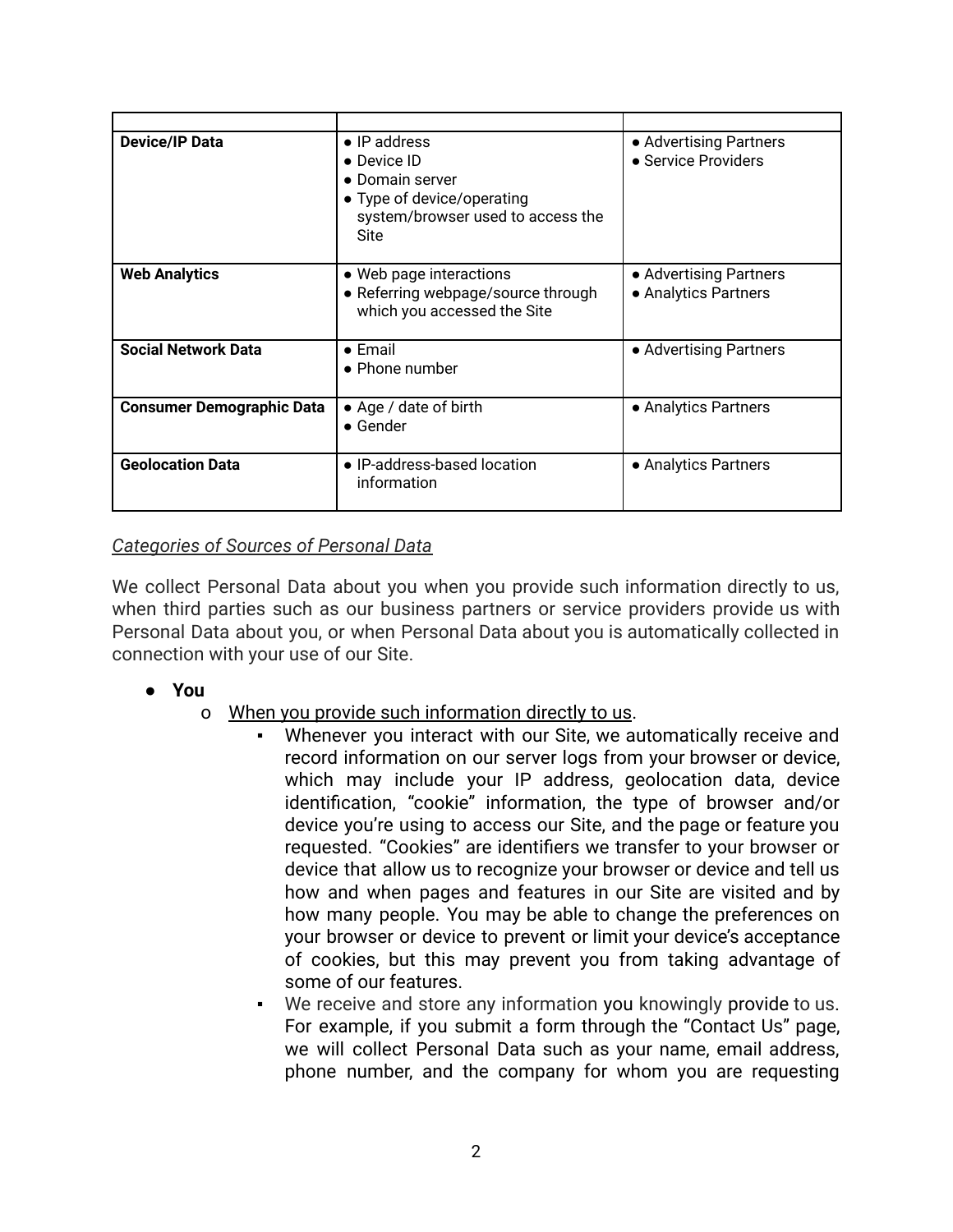information. Certain information may be required to register with us or to take advantage of some of our features.

- We may communicate with you if you've provided us the means to do so. For example, if you've given us your email address, we may send you promotional email offers on behalf of Electric or other businesses, or email you about your use of the Site. Also, we may receive a confirmation when you open an email from us. This confirmation helps us make our communications with you more interesting and improve our services. If you do not want to receive communications from us, please indicate your preference by sending an email to hello@electric.ai.
- If you click on a link to a third party website or service, a third party may also transmit cookies to you. This Privacy Policy does not cover the use of cookies by any third parties, and we aren't responsible for their privacy policies and practices. Please be aware that cookies placed by third parties may continue to track your activities online even after you have left our Site, and those third parties may not honor "Do Not Track" requests you have set using your browser or device.
- We may use this data to customize content for you that we think you might like, based on your usage patterns. We may also use it to improve the Site  $-$  for example, this data can tell us how often users use a particular feature of the Site, and we can use that knowledge to make the Site interesting to as many users as possible.
- o When you use the Site and such information is collected automatically.
	- Through Cookies (defined in the "Tracking Tools, Advertising and Opt-Out" section below).
	- If you use a location-enabled browser, we may receive information about your location.
	- If you download and install certain applications and software we make available, we may receive and collect information transmitted from your computing device for the purpose of providing you the relevant Site.

## **● Third Parties**

o Vendors

- We share and/or collect Personal Data with certain third party service providers and agents, such as analytics providers, who work on our behalf and provide us with services related to the purposes described in this Privacy Policy or our Terms of Use.
- o Advertising Partners
	- We receive information about you from some of our vendors, such as Google Analytics and Marketo, who assist us with marketing or promotional services related to how you interact with our websites,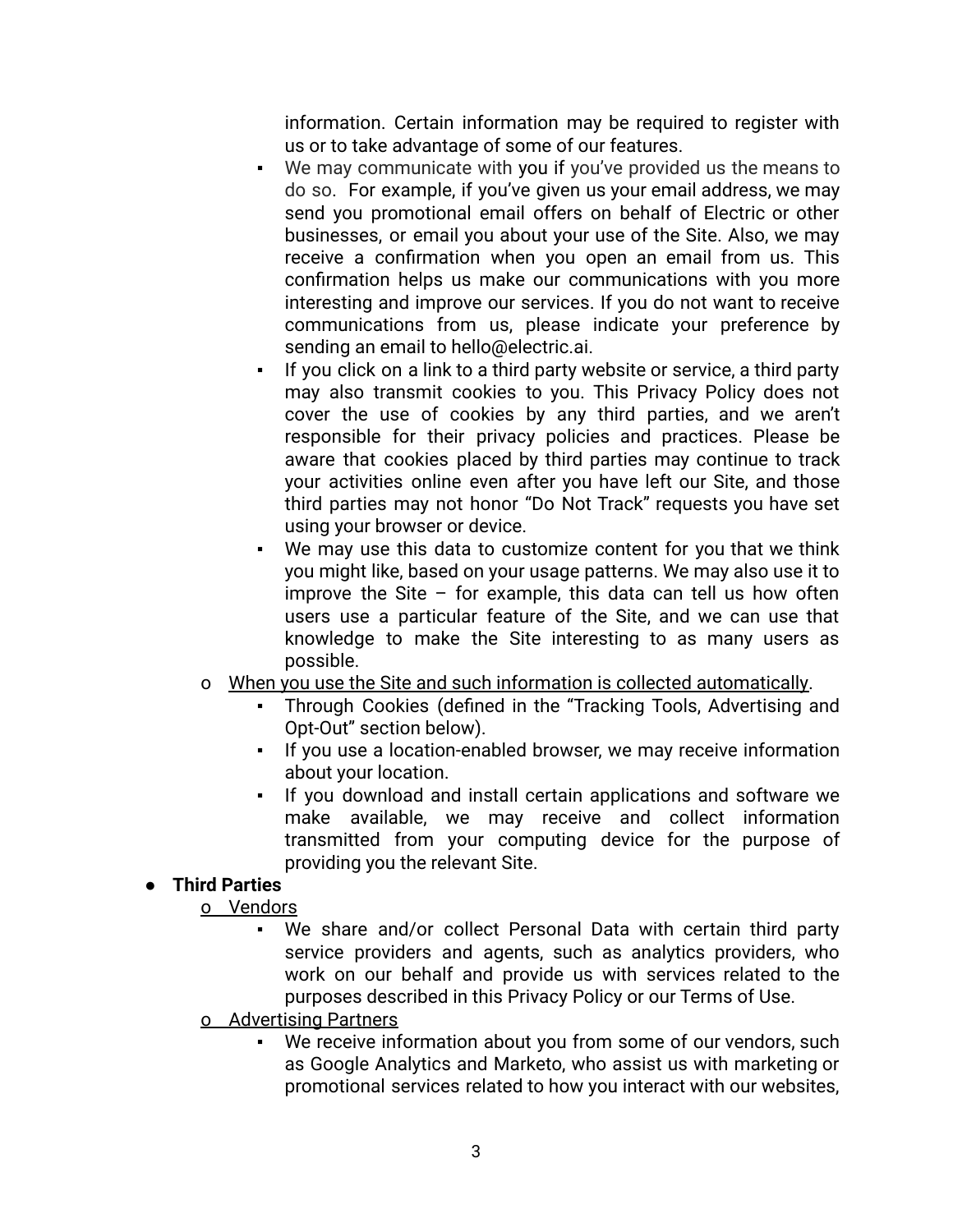applications, products, services, advertisements or communications.

#### *Our Commercial or Business Purposes for Collecting Personal Data*

We process Data to operate, improve, understand, and personalize our Site. We use Personal Data for the following:

#### **● Providing, Customizing and Improving the Site**

- o Providing you with the products, services or information you request.
- o Meeting or fulfilling the reason you provided the information to us.
- o Providing support and assistance for the Site.
- o Improving the Site, including testing, research, internal analytics and product development.
- o Personalizing the Site, website content and communications based on your preferences.
- o Responding to user inquiries and fulfilling user requests.
- o Doing fraud protection, security and debugging.
- o Carrying out other business purposes stated when collecting your Personal Data or as otherwise set forth in applicable data privacy laws, such as the California Consumer Privacy Act (the "CCPA").

#### **● Marketing our services**

- o Marketing and selling our services.
- o Showing you advertisements, including interest-based or online behavioral advertising.

## **● Corresponding with You**

- o Responding to correspondence that we receive from you, contacting you when necessary or requested, and sending you information about Electric, our services or the Site.
- o Sending emails and other communications according to your preferences or that display content that we think will interest you.

## **● Meeting Legal Requirements and Enforcing Legal Terms**

- o Fulfilling our legal obligations under applicable law, regulation, court order or other legal process, such as preventing, detecting and investigating security incidents and potentially illegal or prohibited activities.
- o Fulfilling our contractual obligations.
- o Protecting the rights, property or safety of you, Electric or another party.
- o Enforcing any agreements with you.
- o Responding to claims that any posting or other content violates third-party rights.
- o Resolving disputes.
- o Maintaining the security of our products and services.

We reserve the right to access, read, preserve, and disclose any information that we reasonably believe is necessary to comply with law or court order; enforce or apply this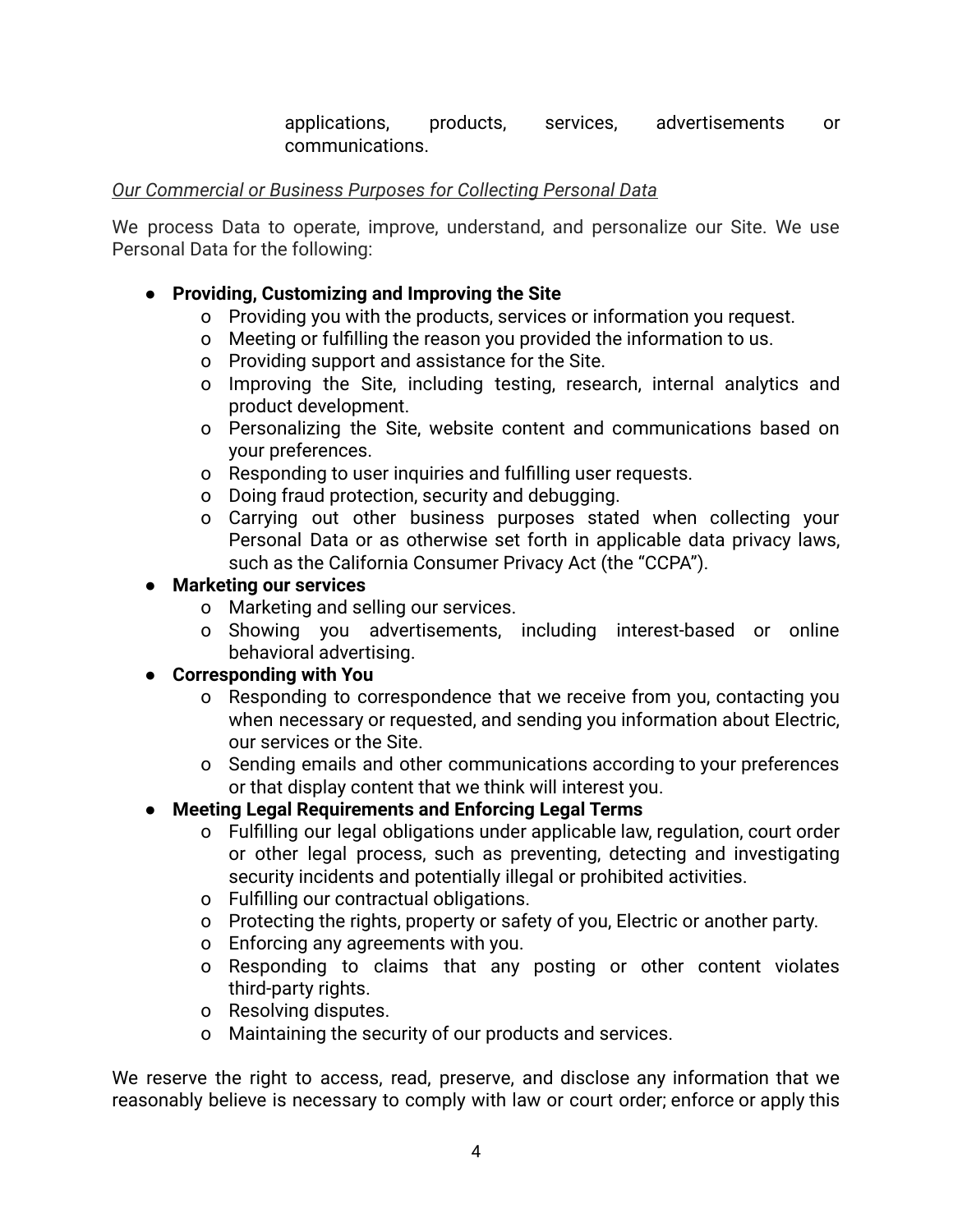Privacy Policy and other agreements; or protect the rights, property, or safety of Electric, our employees, our users, or others.

We will not collect additional categories of Personal Data or use the Personal Data we collected for materially different, unrelated or incompatible purposes without providing you notice.

#### **Will Electric Share Any of the Personal Data it Receives?**

We disclose your Personal Data to the categories of service providers and other parties listed in this section. Depending on state laws that may be applicable to you, some of these disclosures may constitute a "sale" of your Personal Data. For more information, please refer to the state-specific sections below.

- **● Service Providers.** In some circumstances, we employ other companies and people to perform tasks on our behalf and need to share your information with them to provide products or services to you; for example, we may use a third-party mail management service to send you emails on our behalf. Unless we tell you differently, our agents do not have any right to use the Personal Data we share with them beyond what is necessary to assist us. They include:
	- o Hosting, technology and communication providers.
- **● Advertising Partners.** These parties help us market our services and provide you with other offers that may be of interest to you. They include:
	- o Ad networks.
	- o Data brokers.
	- o Marketing providers.
- **Analytics Partners.** These parties provide analytics on web traffic or usage of the Site. They include:
	- o Companies that track how users found or were referred to the Site.
	- o Companies that track how users interact with the Site.

#### *Legal Obligations*

We may share any Personal Data that we collect with third parties in conjunction with any of the activities set forth under "Meeting Legal Requirements and Enforcing Legal Terms" in the "Our Commercial or Business Purposes for Collecting Personal Data" section above.

#### *Business Transfers*

We may choose to buy or sell assets, and may share and/or transfer account, contact, and other Personal Data in connection with the evaluation of and entry into such transactions. Also, if we (or our assets) are acquired, or if we go out of business, enter bankruptcy, or go through some other change of control (in whole or in part), Personal Data could be one of the assets transferred to or acquired by a third party.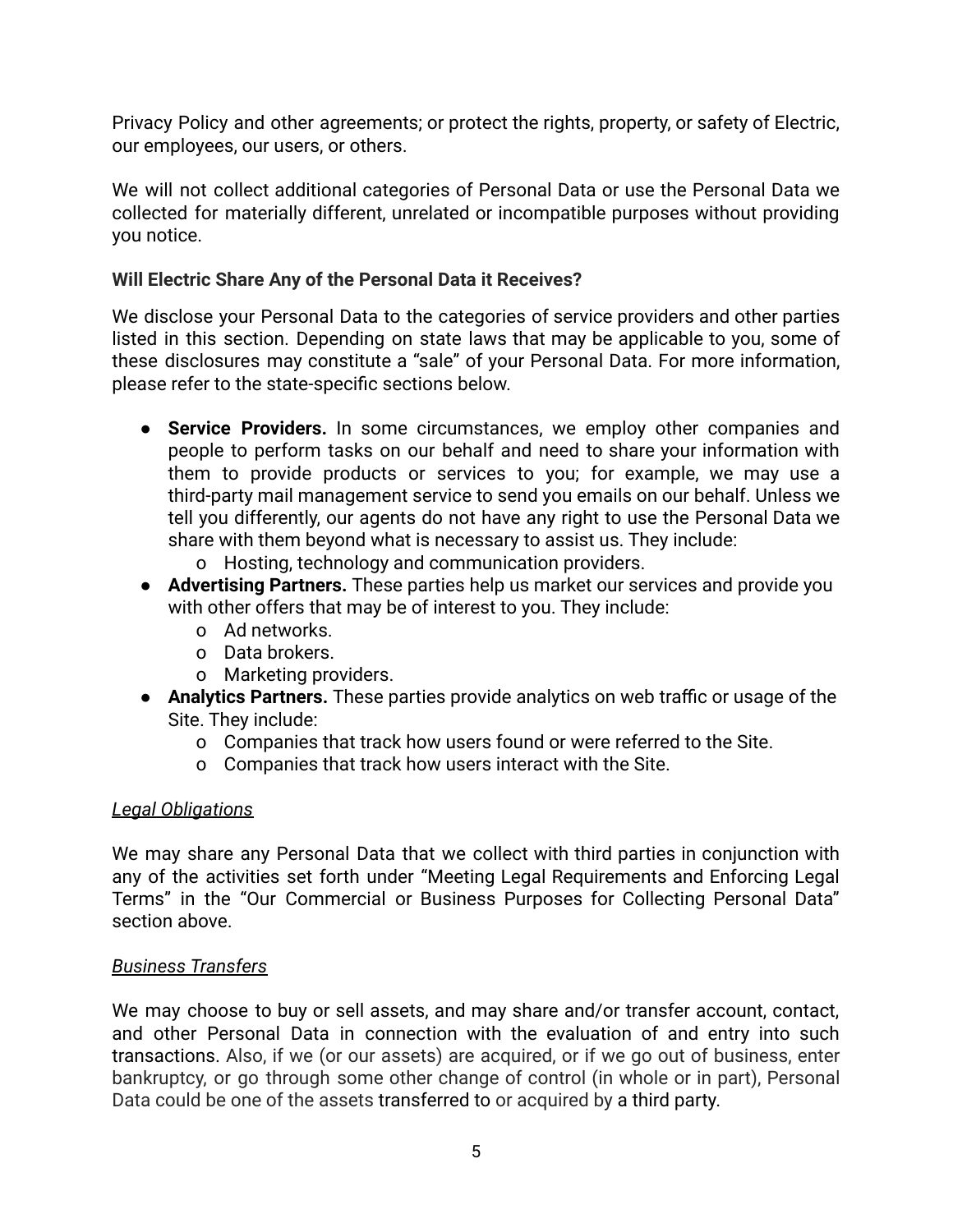# *Data that is Not Personal Data*

We may de-identify your Personal Data so that you are not identified as an individual, and provide that information to our partners. We may also provide aggregate usage information to our partners (or allow partners to collect that information from you), who may use such information to understand how often and in what ways people use our Site, so that they, too, can provide you with an optimal online experience.

## **Tracking Tools, Advertising and Opt-Out**

The Site use cookies and similar technologies such as pixel tags, web beacons, clear GIFs and JavaScript (collectively, "Cookies") to enable our servers to recognize your web browser, tell us how and when you visit and use our Site, analyze trends, learn about our user base and operate and improve our Site. Cookies are small pieces of data– usually text files – placed on your computer, tablet, phone or similar device when you use that device to access our Site. We may also supplement the information we collect from you with information received from third parties, including third parties that have placed their own Cookies on your device(s), such as Google LLC ("Google"), Marketo, 6Sense, Microsoft, Facebook, LinkedIn, and Bizible. Please note that because of our use of Cookies, the Site does not support "Do Not Track" requests sent from a browser at this time.

We use the following types of Cookies:

- Essential Cookies. Essential Cookies are required for providing you with features or services that you have requested. For example, certain Cookies enable you to log into secure areas of our Site. Disabling these Cookies may make certain features and services unavailable.
- Performance/Analytical Cookies. Performance/Analytical Cookies allow us to understand how visitors use our Site. They do this by collecting information about the number of visitors to the Site, what pages visitors view on our Site and how long visitors are viewing pages on the Site. Performance/Analytical Cookies also help us measure the performance of our advertising campaigns in order to help us improve our campaigns and the Site' content for those who engage with our advertising. For example, Google uses cookies in connection with its Google Analytics services. Google's ability to use and share information collected by Google Analytics about your visits to the Site is subject to the Google Analytics Terms of Use and the Google Privacy Policy. You have the option to opt-out of Google's use of Cookies by visiting the Google advertising opt-out page at www.google.com/privacy\_ads.html or the Google Analytics Opt-out Browser Add-on at https://tools.google.com/dlpage/gaoptout/. We also use Marketo, Bizible, 6Sense, LinkedIn, and Facebook to collect and process data about visitors to the Site.
- Retargeting/Advertising Cookies. Retargeting/Advertising Cookies collect data about your online activity and identify your interests so that we can provide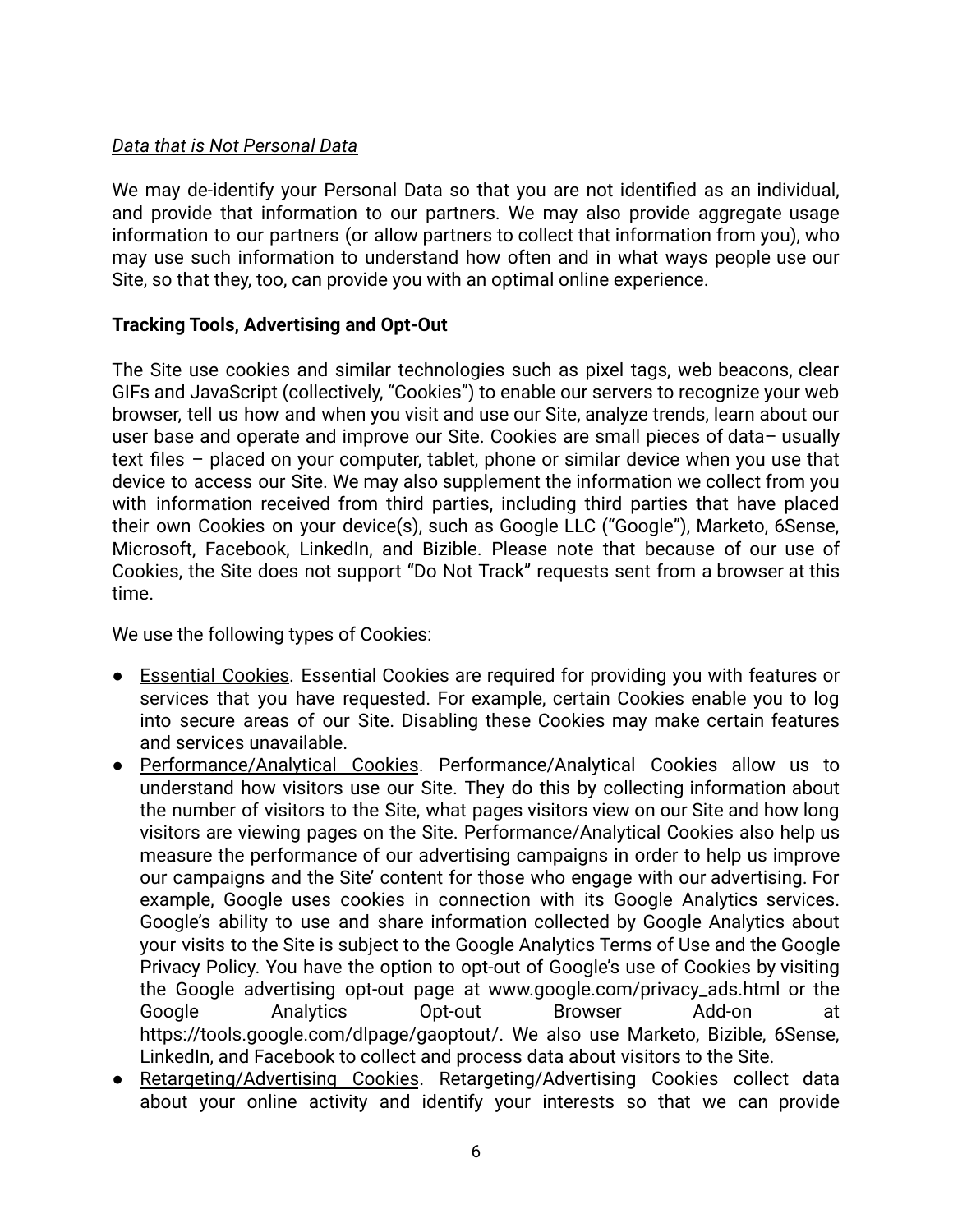advertising that we believe is relevant to you. For more information about this, please see the section below titled "Information about Interest-Based Advertisements." We use LinkedIn, Facebook, and 6Sense for interest-based advertising.

You can decide whether or not to accept Cookies through your internet browser's settings. Most browsers have an option for turning off the Cookie feature, which will prevent your browser from accepting new Cookies, as well as (depending on the sophistication of your browser software) allow you to decide on acceptance of each new Cookie in a variety of ways. You can also delete all Cookies that are already on your device. If you do this, however, you may have to manually adjust some preferences every time you visit our Site and functionalities may not work.

To explore what Cookie settings are available to you, look in the "preferences" or "options" section of your browser's menu. To find out more information about Cookies, including information about how to manage and delete Cookies, please visit <http://www.allaboutcookies.org/> or <https://ico.org.uk/for-the-public/online/cookies/> if you are located in the European Union.

#### *Information about Interest-Based Advertisements:*

We may serve advertisements, and also allow third-party ad networks, including third-party ad servers, ad agencies, ad technology vendors and research firms, to serve advertisements through the Site. These advertisements may be targeted to users who fit certain general profile categories or display certain preferences or behaviors ("Interest-Based Ads"). Information for Interest-Based Ads (including Personal Data) may be provided to us by you, or derived from the usage patterns of particular users on the Site and/or services of third parties. Such information may be gathered through tracking users' activities across time and unaffiliated properties, including when you leave the Site. To accomplish this, we or our service providers may deliver Cookies, including a file (known as a "web beacon") from an ad network to you through the Site. Web beacons allow ad networks to provide anonymized, aggregated auditing, research and reporting for us and for advertisers. Web beacons also enable ad networks to serve targeted advertisements to you when you visit other websites. Web beacons allow ad networks to view, edit or set their own Cookies on your browser, just as if you had requested a web page from their site.

We comply with the Digital Advertising Alliance ("DAA") Self-Regulatory Principles for Online Behavioral Advertising. Through the DAA and Network Advertising Initiative ("NAI"), several media and marketing associations have developed an industry self-regulatory program to give consumers a better understanding of, and greater control over, ads that are customized based a consumer's online behavior across different websites and properties. To make choices about Interest-Based Ads from participating third parties, including to opt-out of receiving behaviorally targeted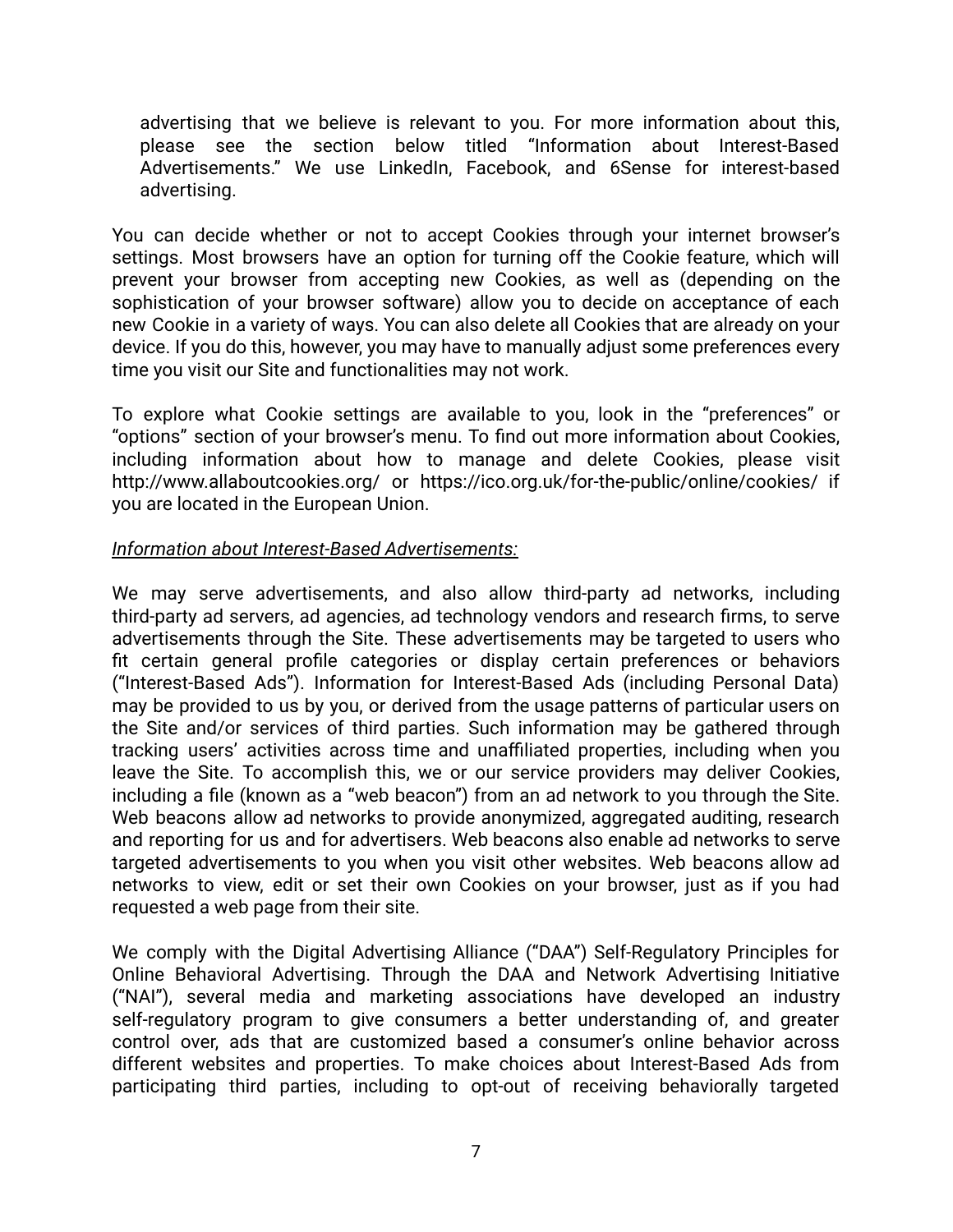advertisements from participating organizations, please visit the DAA's or NAI's consumer opt-out pages, which are located at <http://www.networkadvertising.org/choices/> or [www.aboutads.info/choices.](http://www.aboutads.info/choices) Users in the European Union should visit the European Interactive Digital Advertising Alliance's user information website [http://www.youronlinechoices.eu/.](http://www.youronlinechoices.eu/)

## **Is Personal Data About Me Secure?**

We endeavor to protect the privacy of your Personal Data we hold in our records, but unfortunately, we cannot guarantee complete security. Unauthorized entry or use, hardware or software failure, and other factors, may compromise the security of user information at any time.

We seek to protect Personal Data using appropriate technical and organizational measures based on the type of Personal Data and applicable processing activity.

# **How Long Do We Retain Your Personal Data?**

We retain Personal Data about you for as long as necessary to provide you with our services. In some cases we retain Personal Data for longer, if doing so is necessary to comply with our legal obligations, resolve disputes or collect fees owed, or is otherwise permitted or required by applicable law, rule or regulation. Afterwards, we retain some information in a depersonalized or aggregated form but not in a way that would identify you personally.

# **What Personal Data Can I Access?**

The Site currently does not include the ability to access your information. If you have any questions about the information we may have on file about you regarding your use of the Site, please contact us at hello@electric.ai.

## **What Choices Do I Have?**

You can always opt not to disclose information to us, but keep in mind some information may be needed to register with us or to take advantage of some of our features.

You may be able to add, update, or delete information as explained above. When you update information, however, we may maintain a copy of the unrevised information in our records. Some information may remain in our records even if you request deletion of such information from your account. We may use aggregated data derived from or incorporating your Personal Data after you update or delete it, but not in a manner that would identify you personally.

## **Personal Data of Children**

As noted in the Terms of Use, we do not knowingly collect or solicit Personal Data about children under the age of 16. If you are under 16, please do not attempt to register for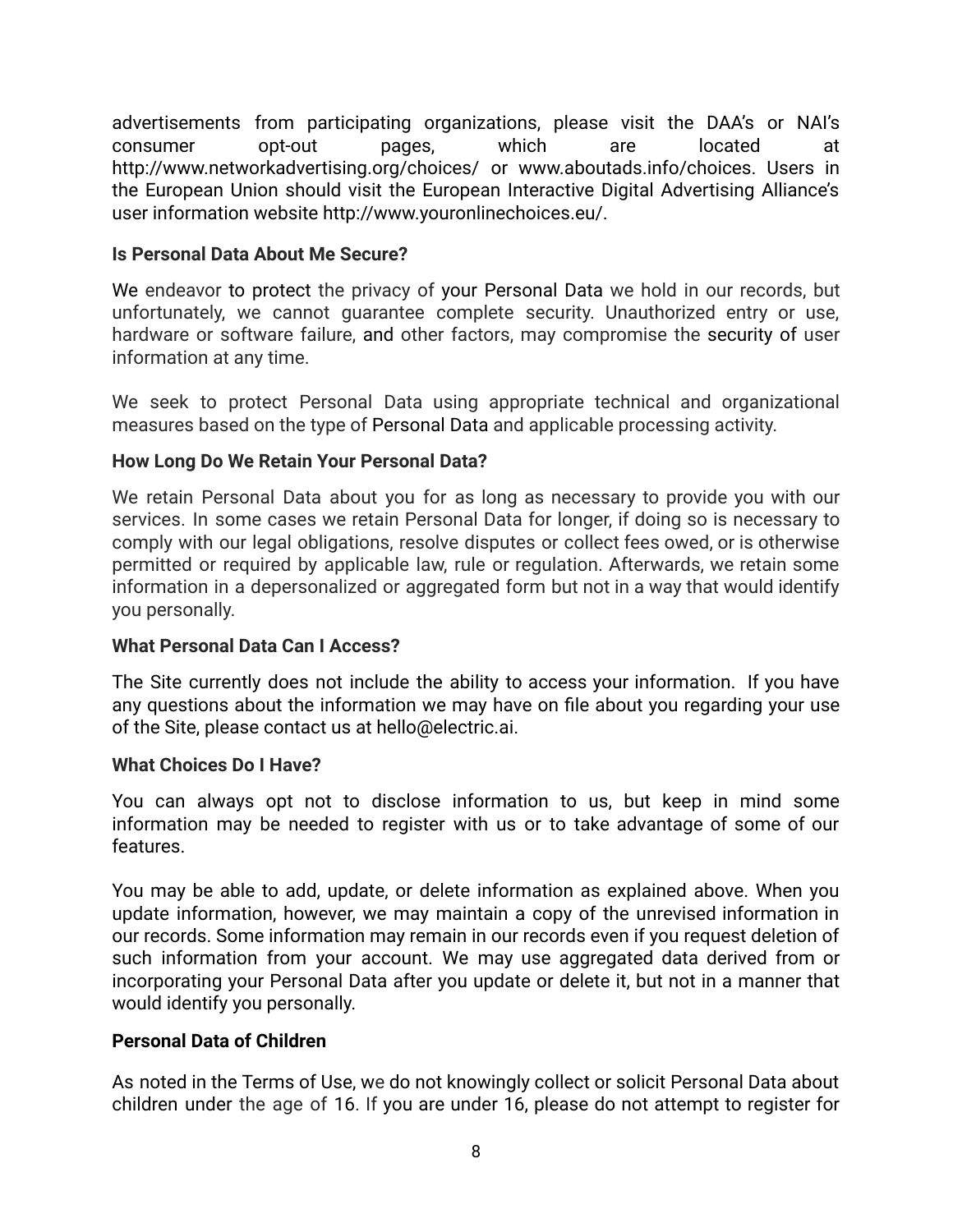the Site or send any Personal Data about yourself to us. If we learn that we have collected Personal Data from a child under age 16, we will delete that information as quickly as possible. If you believe that a child under 16 may have provided us Personal Data, please contact us at hello@electric.ai.

# **California Resident Rights**

If you are a California resident, you have the rights set forth in this section. Please see the "Exercising Your Rights" section below for instructions regarding how to exercise these rights. Please note that we may process Personal Data of our customers' end users or employees in connection with our provision of certain services to our customers. If we are processing your Personal Data as a service provider, you should contact the entity that collected your Personal Data in the first instance to address your rights with respect to such data.

If there are any conflicts between this section and any other provision of this Privacy Policy and you are a California resident, the portion that is more protective of Personal Data shall control to the extent of such conflict. If you have any questions about this section or whether any of the following rights apply to you, please contact us at hello@electric.ai.

## *Access*

You have the right to request certain information about our collection and use of your Personal Data over the past 12 months. In response, we will provide you with the following information:

- The categories of Personal Data that we have collected about you.
- The categories of sources from which that Personal Data was collected.
- The business or commercial purpose for collecting or selling your Personal Data.
- The categories of third parties with whom we have shared your Personal Data.
- The specific pieces of Personal Data that we have collected about you.

If we have disclosed your Personal Data to any third parties for a business purpose over the past 12 months, we will identify the categories of Personal Data shared with each category of third party recipient. If we have sold your Personal Data over the past 12 months, we will identify the categories of Personal Data sold to each category of third party recipient.

# *Deletion*

You have the right to request that we delete the Personal Data that we have collected about you. Under the CCPA, this right is subject to certain exceptions: for example, we may need to retain your Personal Data to provide you with our services or complete a transaction or other action you have requested. If your deletion request is subject to one of these exceptions, we may deny your deletion request.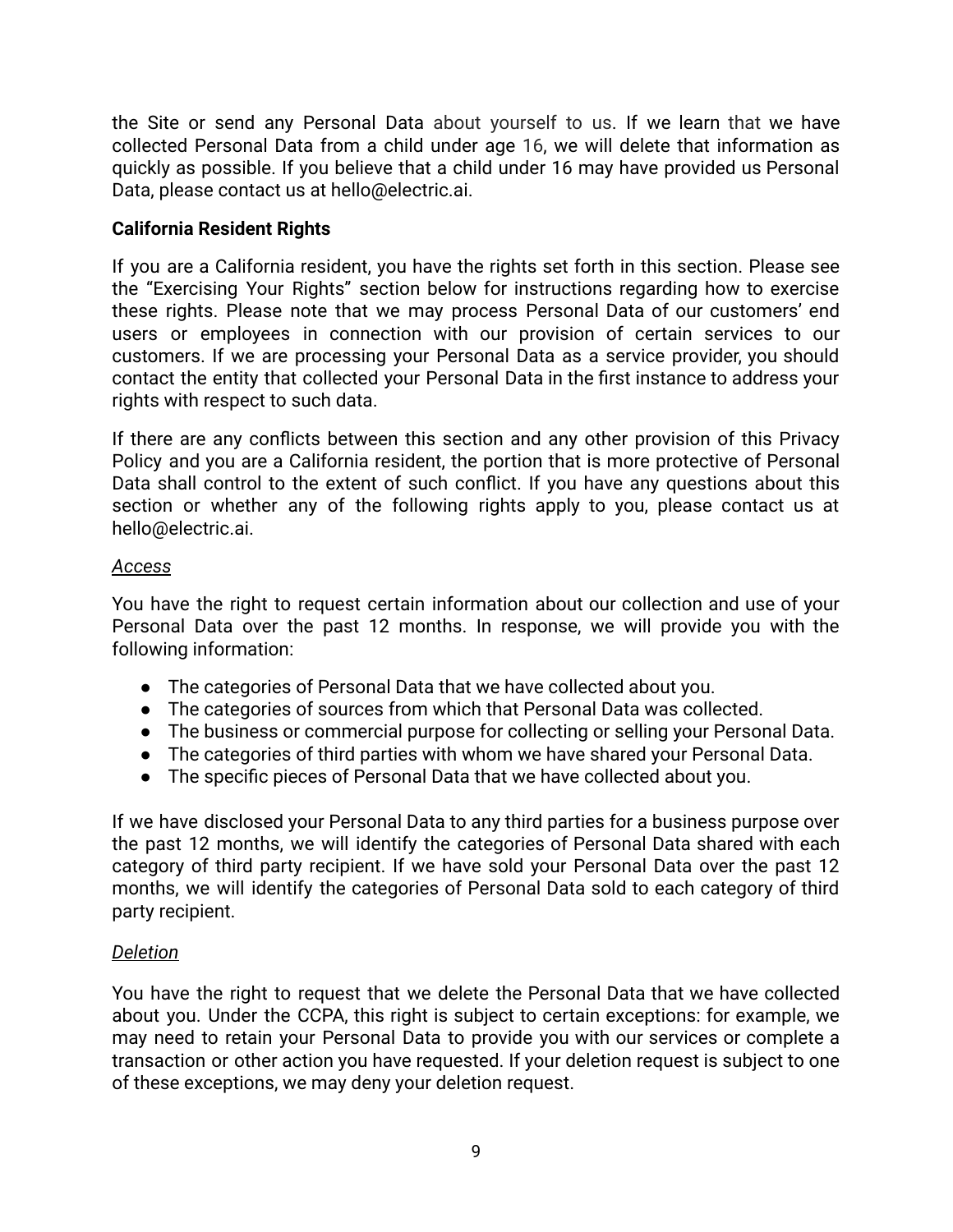### *Exercising Your Rights*

To exercise the rights described above, you or your Authorized Agent (defined below) must send us a request that (1) provides your first name, last name, company, and email address to allow us to verify that you are the person about whom we have collected Personal Data, and (2) describes your request in sufficient detail to allow us to understand, evaluate and respond to it. Each request that meets both of these criteria will be considered a "Valid Request." We may not respond to requests that do not meet these criteria. We will only use Personal Data provided in a Valid Request to verify your identity and complete your request. You do not need an account to submit a Valid Request.

We will work to respond to your Valid Request within 45 days of receipt. We will not charge you a fee for making a Valid Request unless your Valid Request(s) is excessive, repetitive or manifestly unfounded. If we determine that your Valid Request warrants a fee, we will notify you of the fee and explain that decision before completing your request.

You may submit a Valid Request using the following methods:

- Call us at: 646-350-0620
- Email us at: hello@electric.ai
- Submit a form at this address: https://www.electric.ai/contact

You may also authorize an agent (an "Authorized Agent") to exercise your rights on your behalf. To do this, you must provide your Authorized Agent with written permission to exercise your rights on your behalf, and we may request a copy of this written permission from your Authorized Agent when they make a request on your behalf.

## *Personal Data Sales Opt-Out and Opt-In*

We will not sell your Personal Data, and have not done so over the last 12 months. To our knowledge, we do not sell the Personal Data of minors under 16 years of age.

## *We Will Not Discriminate Against You for Exercising Your Rights Under the CCPA*

We will not discriminate against you for exercising your rights under the CCPA. We will not deny you our goods or services, charge you different prices or rates, or provide you a lower quality of goods and services if you exercise your rights under the CCPA. However, we may offer different tiers of our services as allowed by applicable data privacy laws (including the CCPA) with varying prices, rates or levels of quality of the goods or services you receive related to the value of Personal Data that we receive from you.

## **Other State Law Privacy Rights**

*California Resident Rights*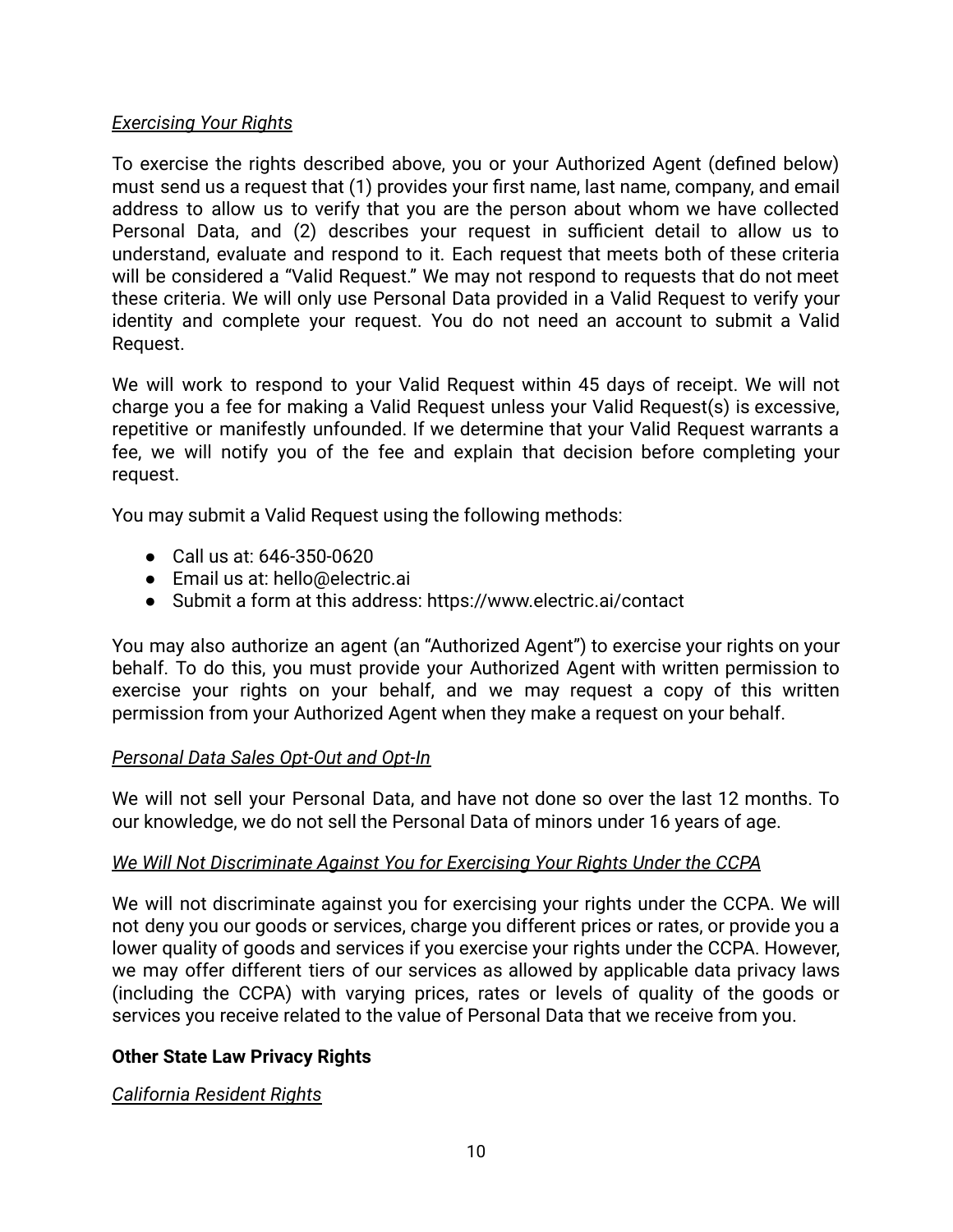Under California Civil Code Sections 1798.83-1798.84, California residents are entitled to contact us to prevent disclosure of Personal Data to third parties for such third parties' direct marketing purposes; in order to submit such a request, please contact us at hello@electric.ai or submit a written request to:

Electric AI, Inc. Attn: Privacy Policy 408 Broadway 5th Floor New York, NY, 10013

#### *Nevada Resident Rights*

If you are a resident of Nevada, you have the right to opt-out of the sale of certain Personal Data to third parties who intend to license or sell that Personal Data. You can exercise this right by contacting us at hello@electric.ai with the subject line "Nevada Do Not Sell Request" and providing us with your name.

## **European Union and United Kingdom Data Subject Rights**

## *EU and UK Residents*

If you are a resident of the European Union ("EU"), United Kingdom ("UK"), Lichtenstein, Norway or Iceland, you may have additional rights under the EU General Data Protection Regulation or the UK General Data Protection Regulation (collectively, the "GDPR") with respect to your Personal Data.

For this section, we use the terms "Personal Data" and "processing" as they are defined in the GDPR, but "Personal Data" generally means information that can be used to individually identify a person, and "processing" generally covers actions that can be performed in connection with data such as collection, use, storage and disclosure. Electric will be the controller of your Personal Data processed in connection with the Site.

If there are any conflicts between this section and any other provision of this Privacy Policy, the policy or portion that is more protective of Personal Data shall control to the extent of such conflict. If you have any questions about this section or whether any of the following applies to you, please contact us at hello@electric.ai. Note that we may also process Personal Data of our customers' end users or employees in connection with our provision of certain services to customers, in which case we are the processor of Personal Data. If we are the processor of your Personal Data (i.e., not the controller), please contact the controller party in the first instance to address your rights with respect to such data.

Where applicable, this section is intended to supplement, and not replace, the Company's Privacy Policy.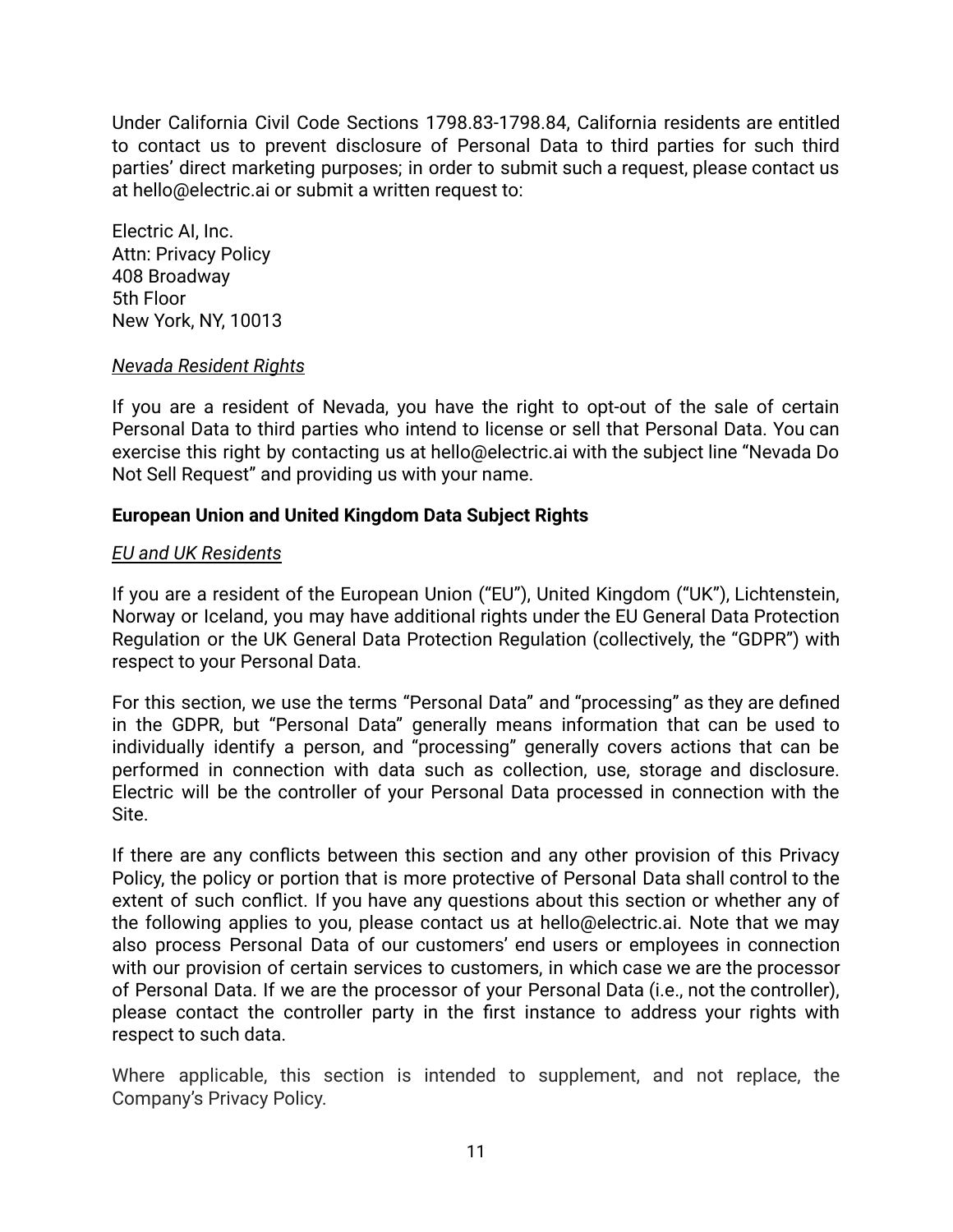## *Personal Data We Collect*

The "Categories of Personal Data We Collect" section above details the Personal Data that we collect from you.

## *Personal Data Use and Processing Grounds*

The "Our Commercial or Business Purposes for Collecting Personal Data" section above explains how we use your Personal Data.

We will only process your Personal Data if we have a lawful basis for doing so. Lawful bases for processing include consent, contractual necessity and our "legitimate interests" or the legitimate interest of others, as further described below.

- Contractual Necessity: We process the following categories of Personal Data as a matter of "contractual necessity", meaning that we need to process the data to perform under our Terms of Use with you, which enables us to provide you with the Site. When we process data due to contractual necessity, failure to provide such Personal Data will result in your inability to use some or all portions of the Site that require such data.
	- o Not applicable.
- Legitimate Interest: We process the following categories of Personal Data when we believe it furthers the legitimate interest of us or third parties:
	- o Profile or Contact Data.
	- o Web Analytics.
	- o Social Network Data.
	- o Consumer Demographic Data.
	- o Geolocation Data.
	- o Device/IP Data including IP addresses and log data (e.g. access times, hardware and software information).
	- o Cookies and other tracking technologies (e.g. web beacons, pixel tags, SDKs, etc.), which are collected by Google, Marketo, 6Sense, Microsoft, Facebook, LinkedIn, and Bizible—i.e., service providers who assist us with marketing or promotional services related to how you interact with our Site.
	- o We may also de-identify or anonymize Personal Data to further our legitimate interests.

Examples of these legitimate interests include (as described in more detail above):

- o Providing, customizing and improving the Site.
- o Marketing our services.
- o Corresponding with you.
- o Providing customer support.
- o Protecting you from fraud or security threats.
- o Meeting legal requirements and enforcing legal terms.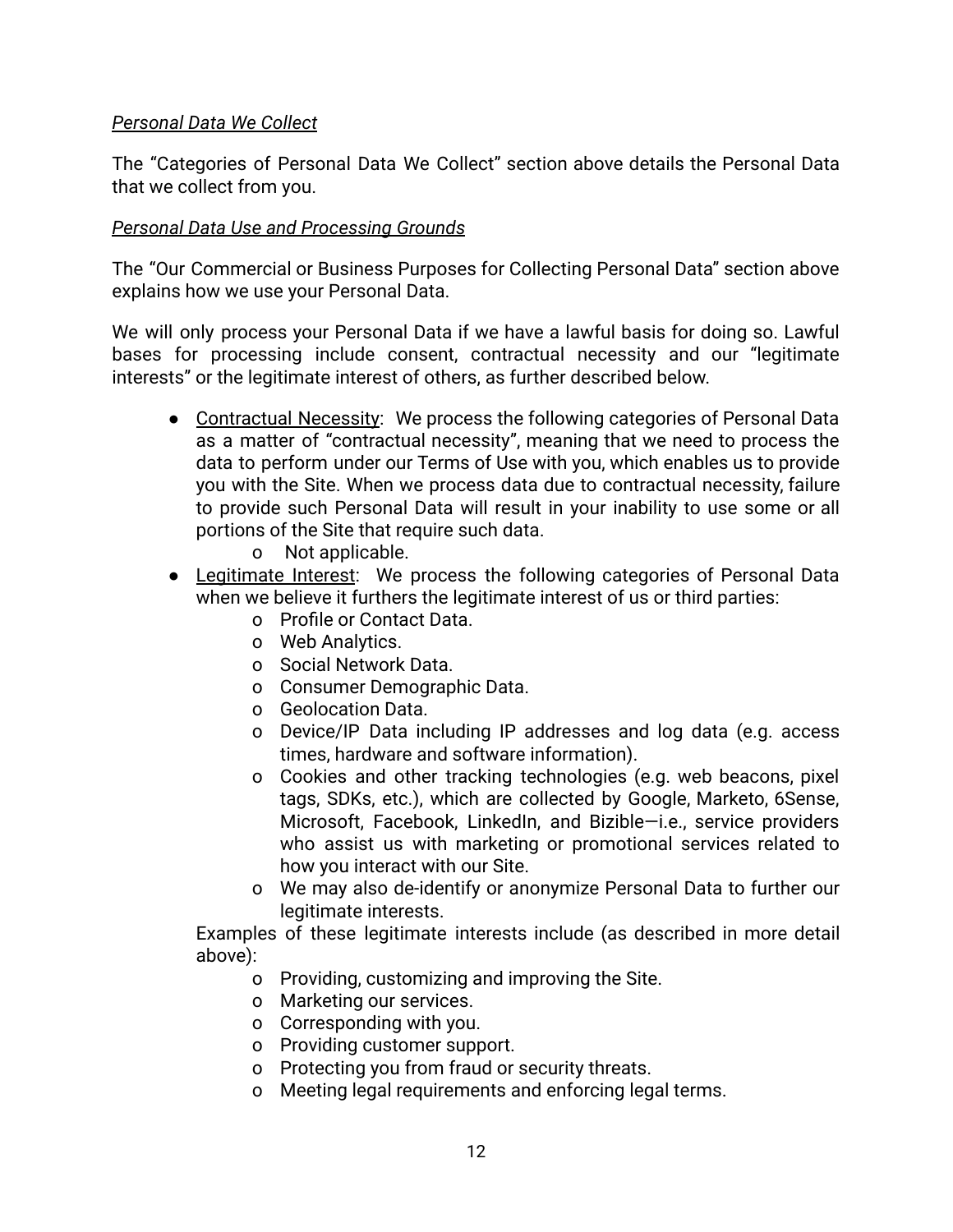- o Completing corporate transactions.
- Consent: In some cases, we process Personal Data based on the consent you expressly grant to us at the time we collect such data. When we process Personal Data based on your consent, it will be expressly indicated to you at the point and time of collection.
- Other Processing Grounds: From time to time we may also need to process Personal Data to comply with a legal obligation, if it is necessary to protect the vital interests of you or other data subjects, or if it is necessary for a task carried out in the public interest.

#### *Sharing Personal Data*

The "Will Electric Share Any of the Personal Data it Receives?" section above details how we share your Personal Data with third parties.

#### *EU Data Subject Rights*

You have certain rights with respect to your Personal Data, including those set forth below. For more information about these rights, or to submit a request, please email us at hello@electric.ai. Please note that in some circumstances, we may not be able to fully comply with your request, such as if it is frivolous or extremely impractical, if it jeopardizes the rights of others, or if it is not required by law, but in those circumstances, we will still respond to notify you of such a decision. In some cases, we may also need you to provide us with additional information, which may include Personal Data, if necessary to verify your identity and the nature of your request.

- **Access**: You can request more information about the Personal Data we hold about you and request a copy of such Personal Data.
- **Rectification**: If you believe that any Personal Data we are holding about you is incorrect or incomplete, you can request that we correct or supplement such data.
- **Erasure**: You can request that we erase some or all of your Personal Data from our systems.
- **Withdrawal of Consent**: If we are processing your Personal Data based on your consent (as indicated at the time of collection of such data), you have the right to withdraw your consent at any time. Please note, however, that if you exercise this right, you may have to then provide express consent on a case-by-case basis for the use or disclosure of certain of your Personal Data, if such use or disclosure is necessary to enable you to utilize some or all of our Site.
- **Portability**: You can ask for a copy of your Personal Data in a machine-readable format. You can also request that we transmit the data to another controller where technically feasible.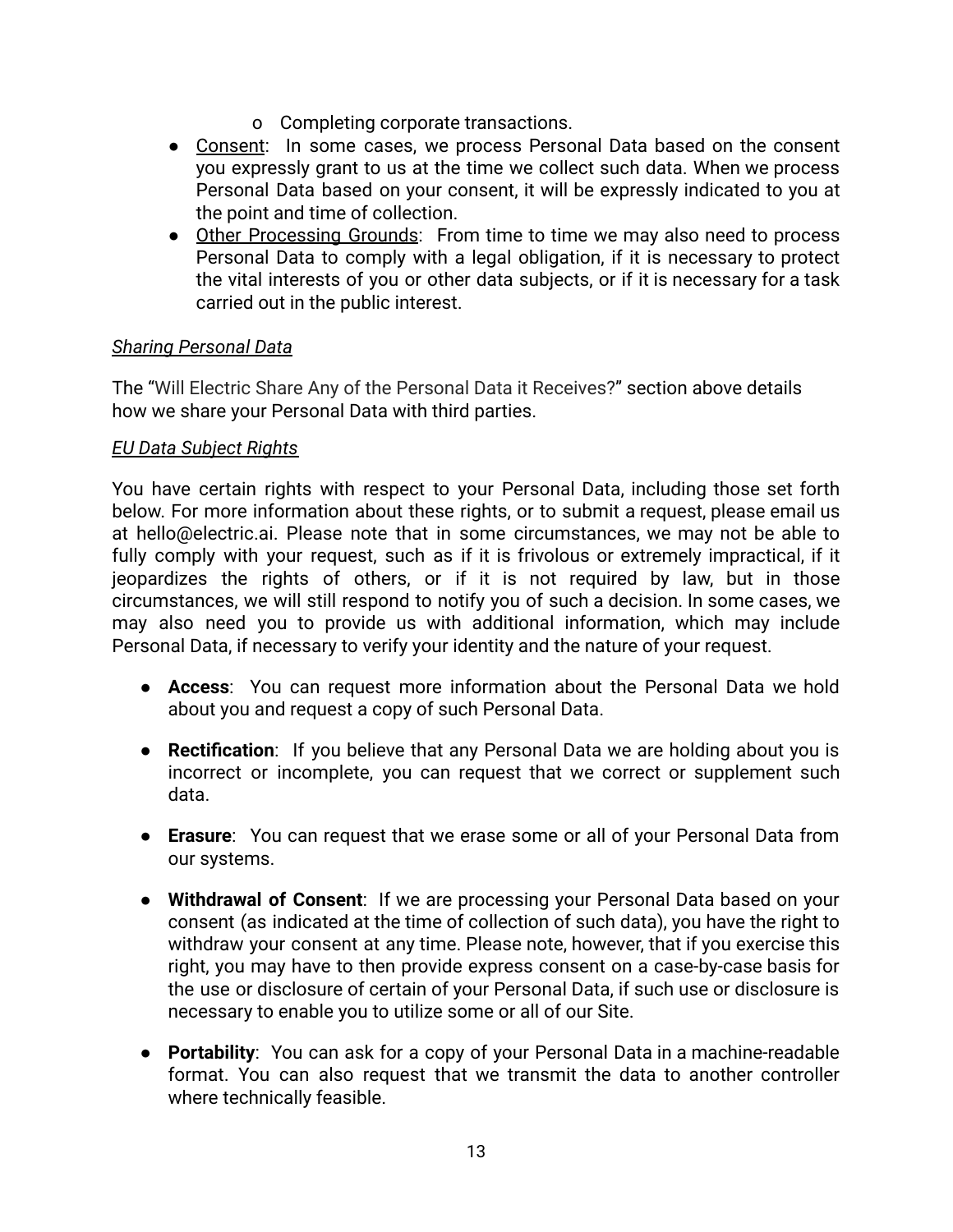- **Objection**: You can contact us to let us know that you object to the further use or disclosure of your Personal Data for certain purposes, such as for direct marketing purposes.
- **Restriction of Processing**: You can ask us to restrict further processing of your Personal Data.
- **Right to File Complaint**: You have the right to lodge a complaint about Electric's practices with respect to your Personal Data with the supervisory authority of your country or EU Member State. A list of Supervisory Authorities is available here: **[https://edpb.europa.eu/about-edpb/board/members\\_en](https://edpb.europa.eu/about-edpb/board/members_en)**.

## *Transfers of Personal Data*

The Site is hosted and operated in the United States ("U.S.") through Electric and its service providers, and if you do not reside in the U.S., laws in the U.S. may differ from the laws where you reside. By using the Site, you acknowledge that any Personal Data about you, regardless of whether provided by you or obtained from a third party, is being provided to Electric in the U.S. and will be hosted on U.S. servers, and you authorize Electric to transfer, store and process your information to and in the U.S., and possibly other countries. You hereby consent to the transfer of your data to the U.S. pursuant to a data processing agreement incorporating standard data protection clauses promulgated by the European Commission, a copy of which can be obtained at **[https://eur-lex.europa.eu/eli/dec\\_impl/2021/914/oj?uri=CELEX:32021D0914&locale=e](https://eur-lex.europa.eu/eli/dec_impl/2021/914/oj?uri=CELEX:32021D0914&locale=en) [n](https://eur-lex.europa.eu/eli/dec_impl/2021/914/oj?uri=CELEX:32021D0914&locale=en)**, as may be amended or replaced from time to time by the European Commission.

## **Will Electric Ever Change This Privacy Policy?**

We're constantly trying to improve our Site, so we may need to change this Privacy Policy from time to time as well, but we will alert you to changes by placing a notice on www.electric.ai/privacy-policy, by sending you an email, and/or by some other means. Please note that if you've opted not to receive legal notice emails from us (or you haven't provided us with your email address), those legal notices will still govern your use of the Site, and you are still responsible for reading and understanding them. If you use the Site after any changes to the Privacy Policy have been posted, that means you agree to all of the changes. Use of information we collect now is subject to the Privacy Policy in effect at the time such information is collected.

## **What If I Have Questions About This Policy?**

If you have any questions or concerns regarding our Privacy Policy, please send us a detailed message to hello@electric.ai and we will try to resolve your concerns.

If you are located in the European Union, you may use the following information to contact our Data Protection Officer and our European Union-Based Member Representative: